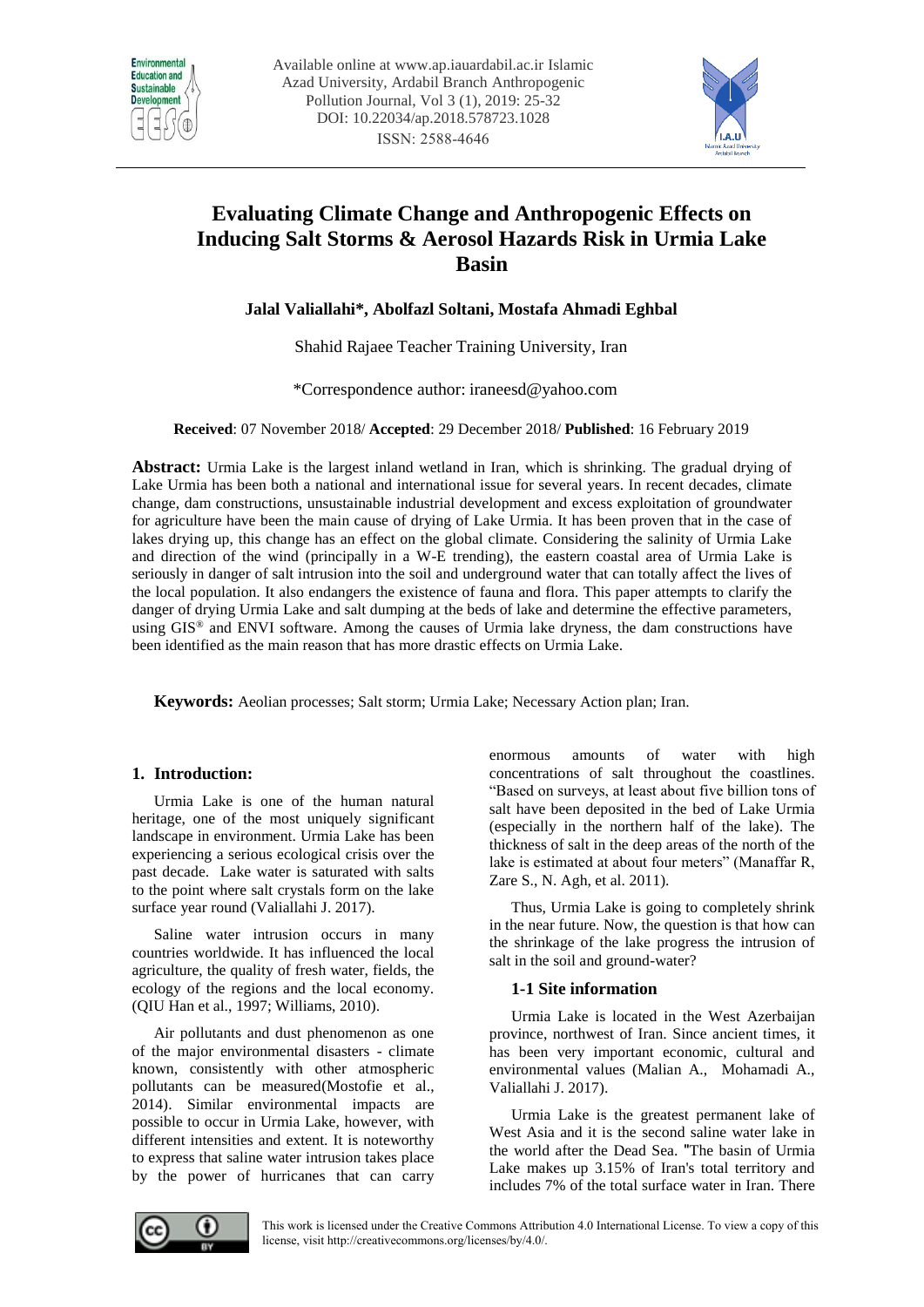are 14 permanent rivers, 7 seasonal rivers and 39 episodic ones in Urmia Lake basin. The annual average precipitation of the lake basin is between 200 and 300 mm The air temperature usually ranges between zero and 20° C in winter, and up to 40° C in summer (Eimanifar et al., 2006).

Urmia Lake basin has a unique combination of a large area (about  $6100 \text{ km}^2$ ) with a variety of animals (212 species of birds, 41 reptiles, 7 amphibians, 27 species of mammals, and 26 fish types) together with diverse plants (546 species recorded) existing in the wetland basin (Babayan et al., 2003).

 The total surface area of the lake was between  $4750 \text{ km}^2$  and  $6100 \text{ km}^2$  depending on the evaporation and water influx, but in recent decades the surface area decreased to about 2/3 of its primordial amount (Eimanifar et al., 2006). The important elements causing the lake drying up are: the decrease of the average annual precipitation, the increase of the local and global temperature, increasing of irrigation by using river waters for agricultural aims, increasing demand for food due to intense population growth and extracting fresh water from wells in the lake basin and "the construction of many dams" (Hassanzadeh et al., 2012; Sima and Tajrishy, 2013; Marjani and Jamali, 2014). The above-mentioned elements are essential factors leading to the drying up of Urmia Lake. But what will happen when the lake becomes completely dry up?

## **2. Material and methods:**

To detect changes in the region, the information of remote sensing sources such as photographic images, and available GIS information and maps were provided. The data on historical constriction of dams, the statistical information of the studied area population, and data on agricultural expansion in the aria was obtained from related institution or obtained from formal reports of local administrations.

The integration of the spatial information system and the measurement of the data provides valuable information for detecting the type of variation and the spatial distribution and changes in the different classes of land cover.

By plotting the rose diagrams for winds of the Urmia Lake basin, the areas in danger has been identified. To complete the data basis of this work, the most recent (2004-2014) records of the winds were collected from three meteorological sites including Urmia, Mahabad and Miandoab cities all located in the western basin of the lake. The collected data were imported into the WRPLOT view software. The obtained plots were overlapped on the geographic map. The maps were extracted from Digital Elevation Models (DEM) of Iran from 30 meters that were obtained from the National Cartographic Center (NCC), using GIS version 10.3.

To analyze, data related to Urmia Lake were first collected. Data from the years 1955, 1985, 2007, and 2014 were used to evaluate the process of drying the Urmia Lake and detect changes in its perimeter environment during the past half-century. In this regard, geometric and radiometric corrections were made on images. Then, using aerial photographs of 1955, based on the principles of photo interpretation and with the help of ground facts, a map of land use in the area of Lake Urmia was extracted. In the next step, to evaluate the changes in the lake boundary, Landsat satellite images of 1985, 2007, and 2014 were used and the lake range and ground Coverings were extracted (Fig. 1-7).

To evaluate the influence of the lake on the surrounding environment, the satellite images are used. The images are classified by ENVI 4.7. For this study, three predominantly cloud-free Landsat TM images of the Urmia Lake (path 168, row 34) were selected (Table 1). The Landsat images covering almost the entire eastern basin of Urmia Lake (the study area).

The satellite images were geometrically corrected using topographic maps (scale 1:100000) considering the maximum neighborhood correction, then radiometric and atmospheric corrections (Chander and Markham, 2003) were operated by utilizing the ENVI 4.7 for each period of study (2000, 2010, 2014). Then the unsupervised classification and ISO DATA method were used for image classification.

The classified images were corrected using classified geological maps that were obtained from the National Cartographic Center (NCC). To achieve the study aims, five land use/cover classes are defined to include wastelands which are dry in parts of the lake, husbandry, water body, mountains and barren land in ENVI 4.7. Then by applying NDVI (normalized difference vegetation index) on images, a vegetation-covered map was obtained that shows the expansion of the vegetation area (Fig. 3).

The classification validation using standard Kappa has been evaluated for Land use images and field observations. Standard "Kappa (Cohen's Kappa, 1960) is an index that have the following properties:

If classification is perfect, then Kappa  $= 1$ ; if observed proportion correct is greater than expected proportion correct due to chance, then  $Kappa > 0$ ; if observed proportion correct is equal to expected proportion correct due to chance, then  $Kappa = 0$ ; and if observed proportion correct is less than expected proportion correct due to chance, then Kappa < 0 (Bayes Ahmed, et al, 2013).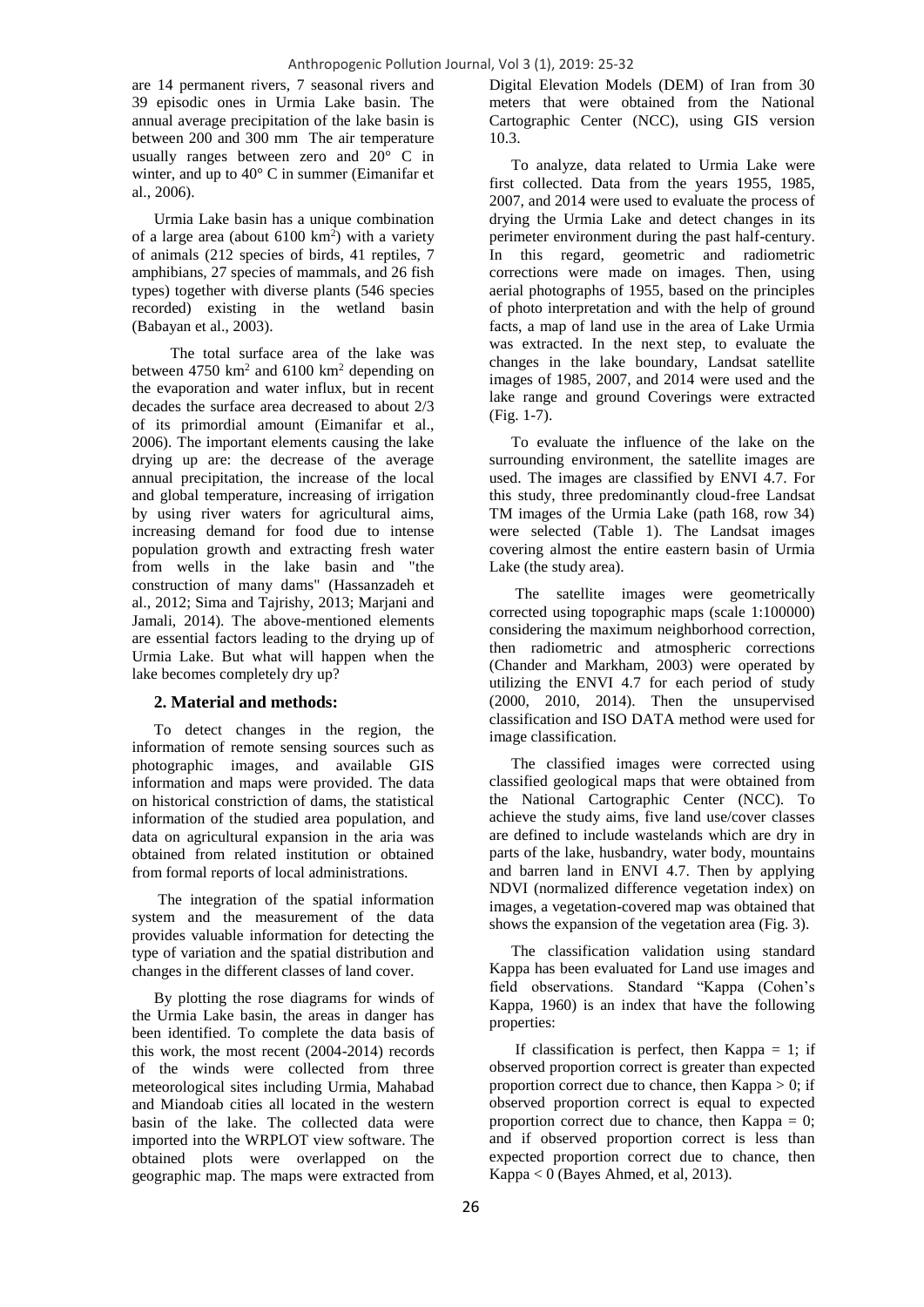But Pontius (2000, 2002) criticized standard Kappa. He tried to prove that standard Kappa is not giving appropriate information.



**Fig. 1.** Urmia Lake Basin, Wind Rose Plots. This plot shows wind direction in three meteorological sites including Urmia, Mahabad and Miandoab. Wind data recorded from 2004 to 2013.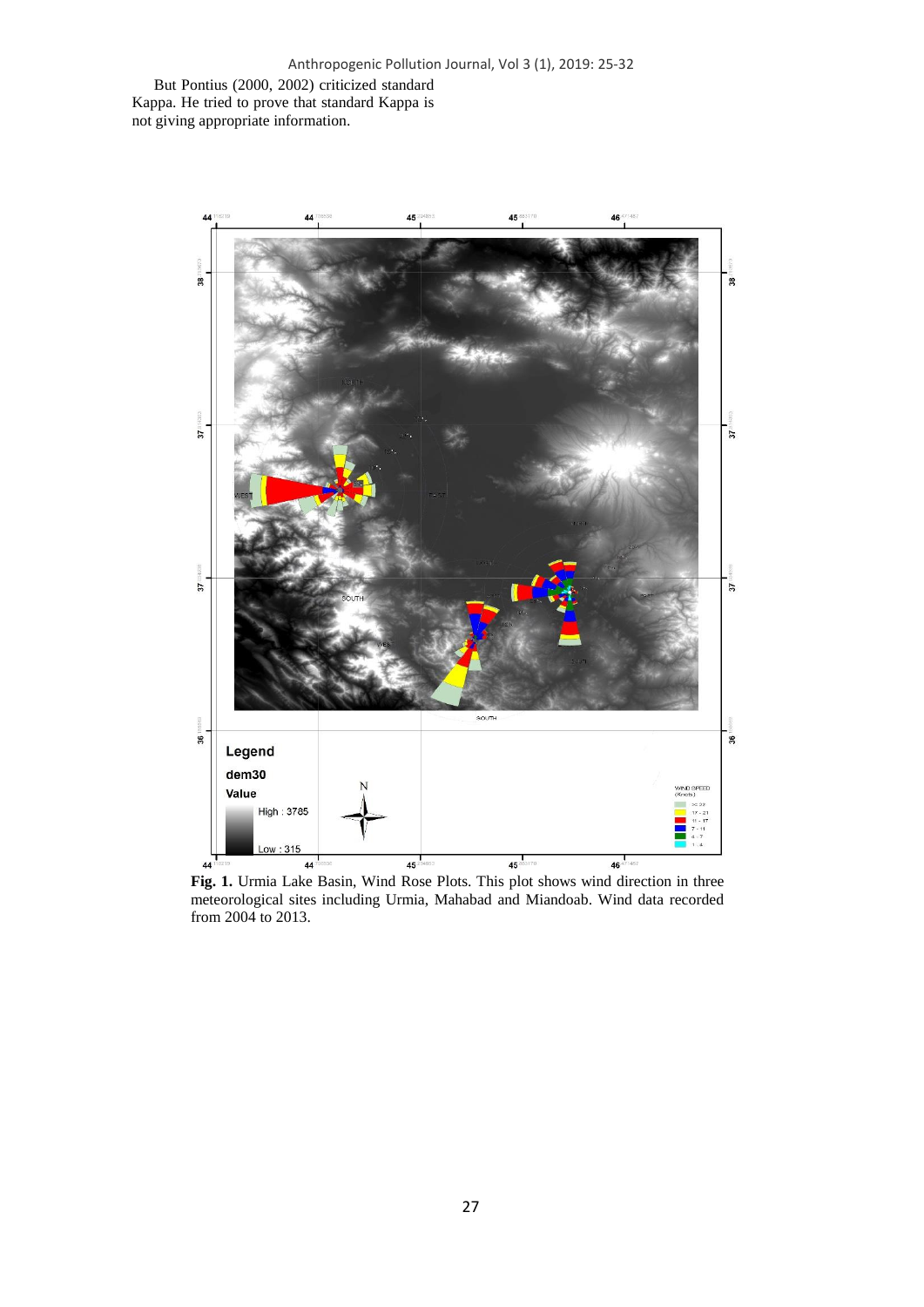Anthropogenic Pollution Journal, Vol 3 (1), 2019: 25-32



Fig. 2. Classification of Urmia Lake basin according to the altitude. The yellow area includes Urmia Lake bed and other areas that have the same altitude as the lake. The maps extracted from DEM of Iran 30 meters that obtained from the National Cartographic Center (NCC).



Fig. 3. The Urmia Lake's Landsat images. The progress of shrinking the lake is observed during the years 2000 (left), 2010 (middle) and 2013 (right).



Fig. 4. The NDVI (Normalized Difference Vegetation Index) class. The images show the extension of vegetation in the years 2000 (left), 2010 (middle) and 2013 (right). The area that covered by vegetation is shown in white. These vegetation areas use water that should run into the



mountains & barren wasteland the drying part of the lake husbandry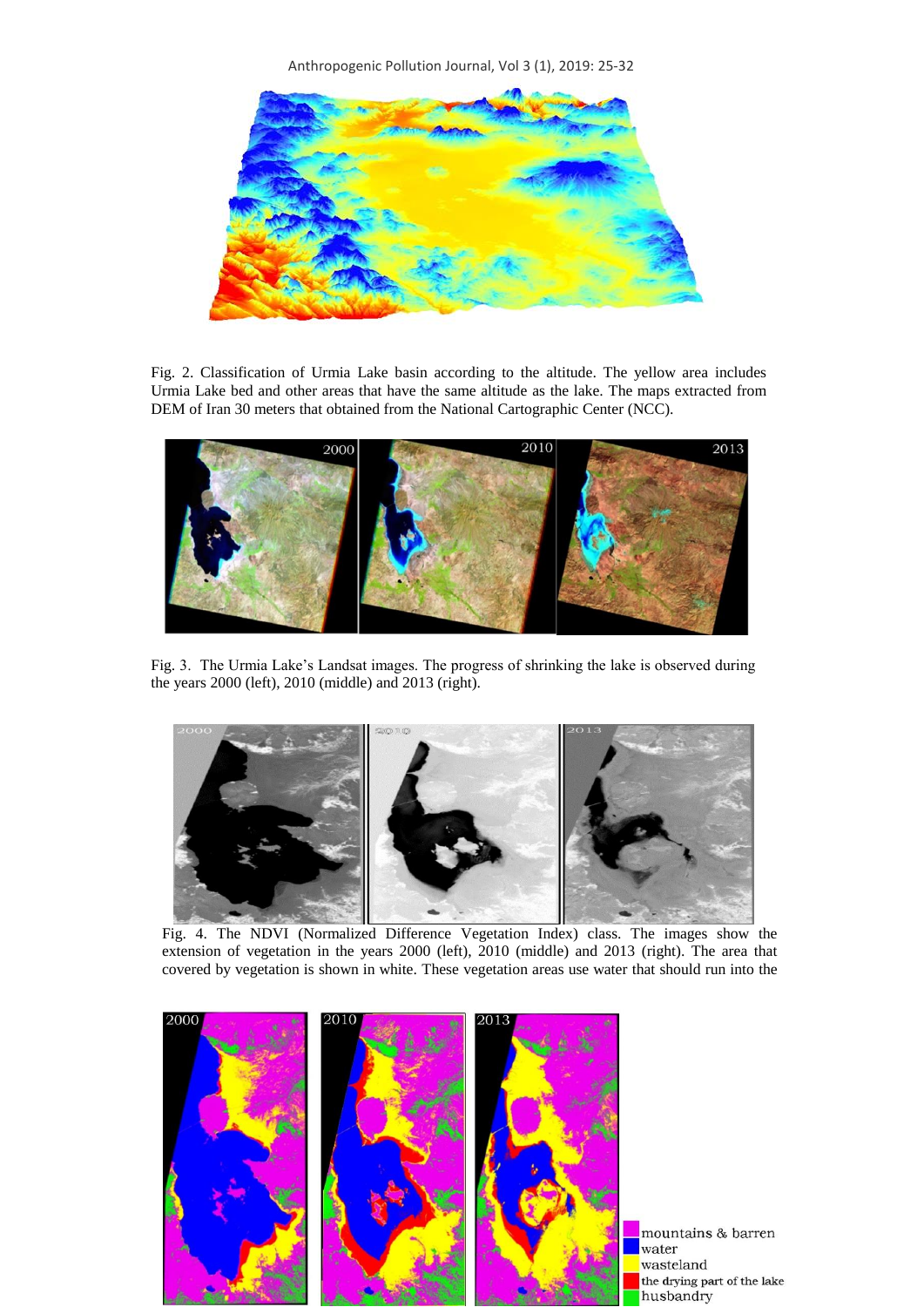Lake.

Fig. 5. The classified images of Urmia Lake showing the progress of wasteland during the years of 2000 (left), 2010 (middle) and 2013 (right). The images are classified in 5 land types, shown by different color in the legend. The expanded wasteland (yellow area) can be detected in eastern parts of the lake.



Fig. 6. Comparison of variations in five land use/cover classes of the Urmia Lake Basin during 13 years (2000-2013). The revolutionized change is observed by an inverse correlation between water





Fig. 7. User map / Groundcover. From left to right, 1955, 1985, 2007, 2014 (prepared by the authors according to the results of the research). (Malian A., Mohamadi A., Valiallahi J. 2017.)

However, that concept has not yet been recognized globally. The land-use modelers widely use Kappa, as a simple index to estimate the accuracy of base maps and for map

comparison purposes (Pontius, R.G., Jr. 2000, 2002, Kitada, K.; Fukuyama, 2012). Therefore, still Kappa is a very popular and well recognized map comparison index (Long, J.B.; Giri, C. 2011).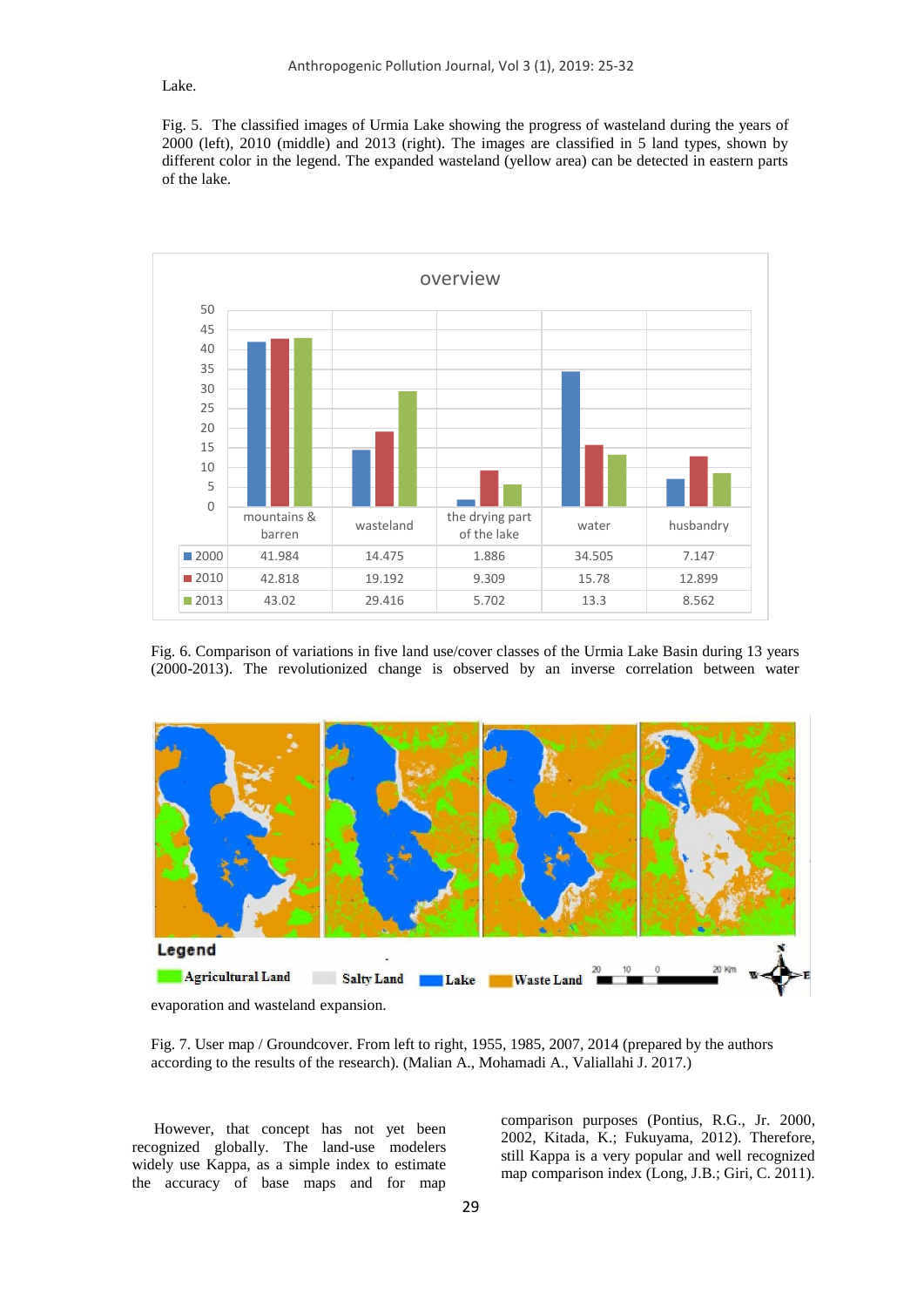Figure 7 show land use in Urmia Lake basin, from left to right, 1955, 1985, 2007, 2014. The land use image was prepared by the authors according to the results of the research, then the data classification algorithm was applied to the data and the results were extracted. At a later stage, these results in the information medium A place to be visited. The *Overall accuracy* of the ranking was estimated at 93% and the *Kappa* coefficient was 09%, indicating the acceptable reliability of the implemented method. This stage of historical data related to the use of land in the area of Lake Urmia (Malian A., Mohamadi A., Valiallahi J. 2017).

#### **3. Results:**

For revealing the cases of the Urmia Lake drying process, in the past, more attention has been paid to detecting changes in coastal lines and not to reveal the perimeter environment and the interactive effects of its actual factors. Study of changes in the range of Lake Urmia indicate that with the comparison of 1955 and 2014, the area of the Urmia River fell by about 80%, and during this period, the area of saline increased by 70%. The decreasing trend of the area of the Urmia river has intensified in the last seven years so that in the half-century the area of the lake decreased by about 362100 hectares, while during the last seven years it has decreased by 300,600 hectares, indicating a sharp decrease in the area of the lake in recent years. In other words, the trend of change in the last ten years is about 6 times the change in the area of the Urmia wetland during the past half-century. Also, due to the changes that have been made during the past 50 years, 150300 hectares of agricultural land have been added, while the increase in agricultural land in the last 7 years is 39700 hectares, which means that agricultural land development has doubled in comparison with the past 50 years. Therefore, economic activities in recent years have been a factor influencing the extraction of groundwater and reducing the supply of surface water in Urmia sxc65xc45rLake. In addition, during the last 50 years more than 50 dam had been constructed in Urmia Lake basin and more than 40 dam are to be constructed during the further years. The construction of dams in the Urmia lake basin has been an exacerbating factor in reducing the water, which has led to its gradual death.

The importance of severe sedimentation of salt and river salts in the Urmia basin, especially in the deep regions, that has become the biggest barrier to lake recovery today and furcating of the wind effects and direction is illuminated in this paper. If the drying process of Urmia Lake will be continued, considering the concentration of the wind speed and salt in Urmia Lake and a common west-east direction of the wind in the region, at the next furthers the eastern area will be seriously in danger (Fig. 1). The wind speed is high enough

to lift and transport the salt grains far from the lake.

The plots show two important facts. The first one is the direction of prevailing winds in these sites. The prevailing winds in Urmia site are from the west, in Mahabad from the southwest and in the Miandoab site are from the south. The second fact is the sustainable areas of danger that are the eastern parts which are mainly affected by Aeolian winds.

The satellite images which have been proceeding in this paper show the extension of wasteland in the eastern parts of the area that is observed in yellow. By comparing Figures 1 and 6, a relationship can be established between the expansion of wasteland and wind direction. It has been proven that during the history of the lake, the salt grains were carried by winds to the eastern lowlands. But the areas with high elevation are safe and expansion of wasteland in western parts is insignificant. Now, it is possible to distinguish the eastern areas that are at the same altitude as the lake bed, are in danger. This means that some populated cities located in the eastern area of the lake may be in trouble in the future because farming is one of the most important businesses in these cities, and their fields are in danger of salt intrusion after the lake has dried. Blowing salts may cause respiratory illnesses, eye problems, and throat and esophageal cancer.

This paper distinguishes the areas in danger by conducting GIS modeling based on historical data on agricultural expansions, dams' constructions and other important elements, namely the wind direction and the altitude of the eastern area. These parameters showed that the lowlands covering the eastern part of the lake are in danger, and GIS modeling and classified images by ENVI 4.7 and index of NDVI were presented as proof for this statement.

#### **4. Discussions**

#### **4.1. Aeolian processes**

The wind has an ability to transport, erode, and deposit sediments. Generally, Aeolian (or eolian) processes remind us of a desert landscape of displacing sand dunes (Simonett 1968; Brookfield and Ahlbrandt, 1983; Abrahams and Parsons, 1994). Wind plays a key role in a Geomorphological process that starts with the transportation of sediments, followed by erosion and its eventual deposition. The expanded dried part of Urmia Lake in the eastern area (Fig. 4) with a high concentration of salt can be eroded by the wind's force. Wind can carry the salt grains to a place far from the lake by an alien process The Aeolian process normally takes place in arid and semi-arid environments, such as dried Urmia Lake.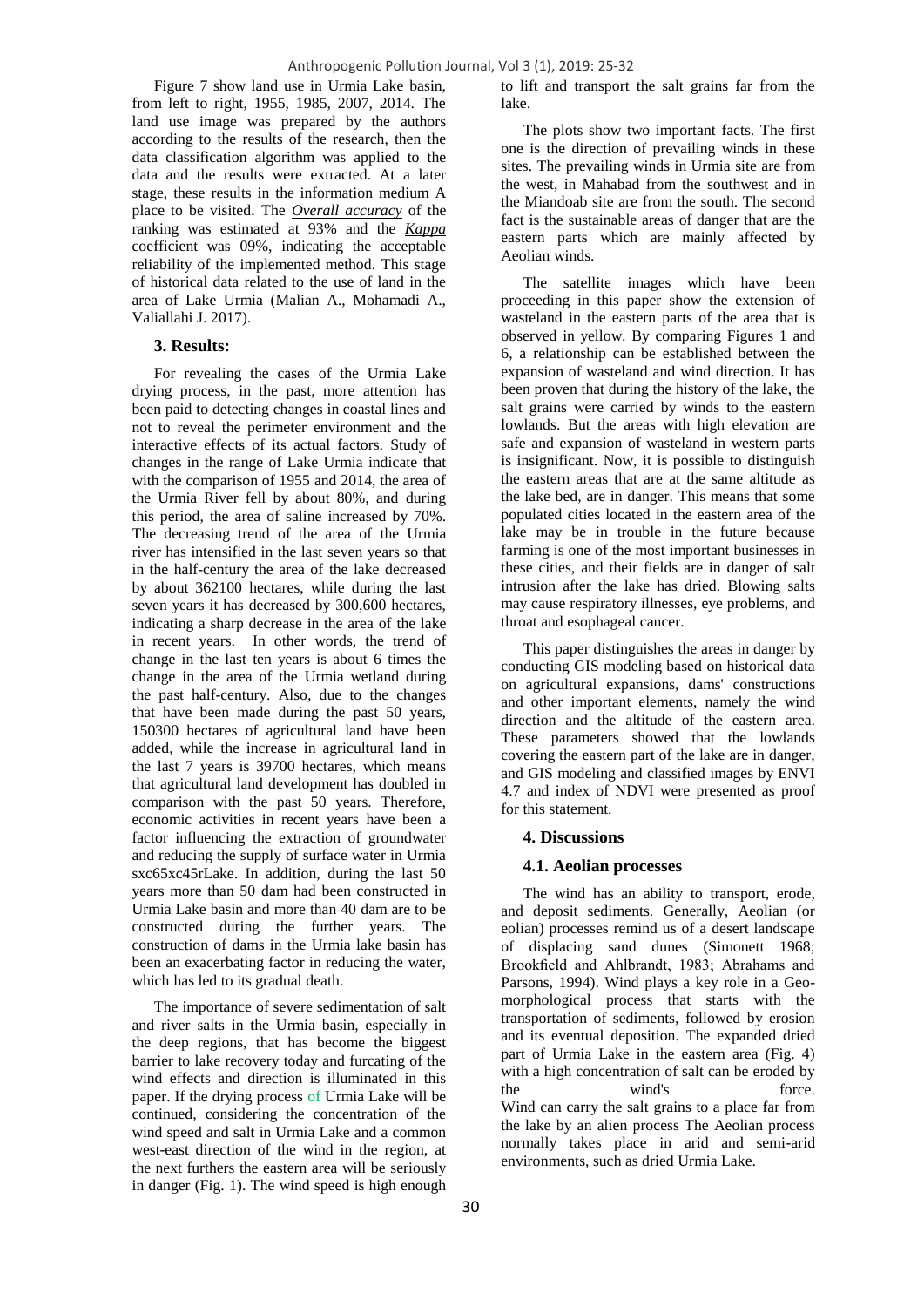Aeolian transportation is just saying that particles are being moved by wind; this phenomenon has been abundantly explained by Jain, 2014.

When Aeolian erosion occurs, the wind erodes the salty surface and lifts up salt grains and transports them far from the lake into cultural fields and pollutes them. By considering elevation in front of the wind direction, the specified area in Figure 2 that is shown in yellow is in danger. These areas are located in low altitudes, thus they are in danger because the wind is not obliged to lift up the salt grains and lift them to a height and also the wind can carry them with the creep and the saltation moves too. But other areas with high altitude are safer than lowlands whereas the wind needs more power to lift the salt grains, taking them to the highlands. A land/soil with the high concentration of salinity is not suitable for agriculture because water penetration into the soil decreases. The spreading of wasteland in the eastern area shows this scenario (Fig. 4-6).

 These salt flats will not support agriculture and inhibit growth of most natural vegetation. The salts particle may blow and may create "saltstorms" of Lake Urmia (Hassanzadeh, E. et al. 2012). It is likely that many of the tens of millions of people will experience the impact of these salt storms (Ryahi, H.; Soltani, N.; Shokravi, S. 1994).

## **5. Conclusions and recommendation for water resources management**

Image analysis shows significant changes in

### **References:**

- Abrahams A. D. And Parsons, A. J. (1994). Geomorphology of desert environments. Edited by Athol D. Abrahams and Anthony J. Parsons. Published by Chapman and Hall, London. ISBN 978-94-015-8256-8.
- Babayan A., Hakobyan S., Jenderedjian K., Muradyan S. And Voskanov M. (2003). Lake Sevan, lake basin management initiative experience, and lessons learned brief. Lake basin management initiative regional workshop in Europe. Central Asia and the Americas held at Saint Michaels College in Vermont, USA, 18-21 June. [http://www.worldlakes.org/uploads/sevan\\_01oc](http://www.worldlakes.org/uploads/sevan_01oct2004.pdf) [t2004.pdf](http://www.worldlakes.org/uploads/sevan_01oct2004.pdf)
- Bayes Ahmed, Raquib Ahmed, Xuan Zhu, 2013, Evaluation of Model Validation Techniques in Land Cover Dynamics, ISPRS International Journal of o-Information.
- [www.mdpi.com/journal/ijgi/,](http://www.mdpi.com/journal/ijgi/) ISPRS Int. J. Geo-Inf. 2013, 2, 577-597; doi: [10.3390/ijgi2030577](file:///C:/Users/Windows%2010/Desktop/00000%20submited%20complet/0000ready/0000%2017%20July%20new%20submition/Ahmadi%20Urmiafebuary%20peer%20j/Antropogenic%20pollution/ISPRS%20Int.%20J.%20Geo-Inf.%202013,%202,%20577-597;%20doi:%2010.3390/ijgi2030577)
- Brookfield M.E., Ahlbrandt T.S. (1983) Eolian sediments and processes. Elsevier, New York in Brooks A. And Agate, E. (Eds) (1997). Sand

wasteland and water level in Urmia Lake (Fig. 3,4,5, and 7). It means that the lake is running dry. The amount of fresh water entering the lake is only such that it can temporarily bring the salinity to about 300 grams per liter so it cannot dissolve the salt of the bed, and vice versa. The onset of summer begins to precipitate and cause the salt to thicken. If the drying process continues, the salt storms will deteriorate the soil, water and whole environments of the vast area in this part of country.

The most important cause of lake dryness are climate changes, population growth, dam construction and agriculture expansions. Among these causes, dam constructions has more drastic effects on Urmia Lake. The authors suggest any further dam constructions must be ceased and for current dams the basic ecological needs of water for restoring the life in Urmia Lake must be provided and that is 50 present of volume of water in the lake in seasons with high rainfall (winter and spring) and 15 to 25 present of water must be released during the season with low precipitations.

Managing the agricultural and horticultural activities and the ground water wells located in the lake basin is the second and third most necessary action plan that must be done for restoring life to Urmia Lake.

#### **6. Conflict of view**

For this paper there is no Conflict of Interest.

Dunes: A practical handbook, 3rd edition, British Trust for Conservation Volunteers, Wallingford.

Chander G. and Markham B. (2003). Revised Landsat-5 TM radiometric calibration procedures and post calibration dynamic ranges. Geoscience and Remote Sensing IEEE Transactions,

[http://ieeexplore.ieee.org/xpl/RecentIssue.jsp?p](http://ieeexplore.ieee.org/xpl/RecentIssue.jsp?punumber=36) [unumber=36](http://ieeexplore.ieee.org/xpl/RecentIssue.jsp?punumber=36) Vol. 41, Issue 11.

- Custodio E. (1985). Saline intrusion, hydrology in the service of man. Memories of the 18th Congress of the International Association of Hydrogeologists, Cambridge, pp. 65-90.
- Cohen, J. A coefficient of agreement for nominal scales. Educ. Psychol. Meas. 1960, 20, 37–46.
- Eimanifar A., Rezvani S. and Carapetian J. (2006): Genetic differentiation of Artemia urmiana from various ecological populations of Urmia Lake assessed by PCR amplified RFLP analysis. Journal of Experimental Marine Biology and Ecology, 333 (2), pp 275-285.
- [http://citeseerx.ist.psu.edu/viewdoc/download?doi=10](http://citeseerx.ist.psu.edu/viewdoc/download?doi=10.1.1.193.215&rep=rep1&type=pdf) [.1.1.193.215&rep=rep1&type=pdf](http://citeseerx.ist.psu.edu/viewdoc/download?doi=10.1.1.193.215&rep=rep1&type=pdf)
- Hassanzadeh E., Zarghami M., and Hassanzadeh Y. (2012). Determining the main factors in declining the Urmia Lake level by using system